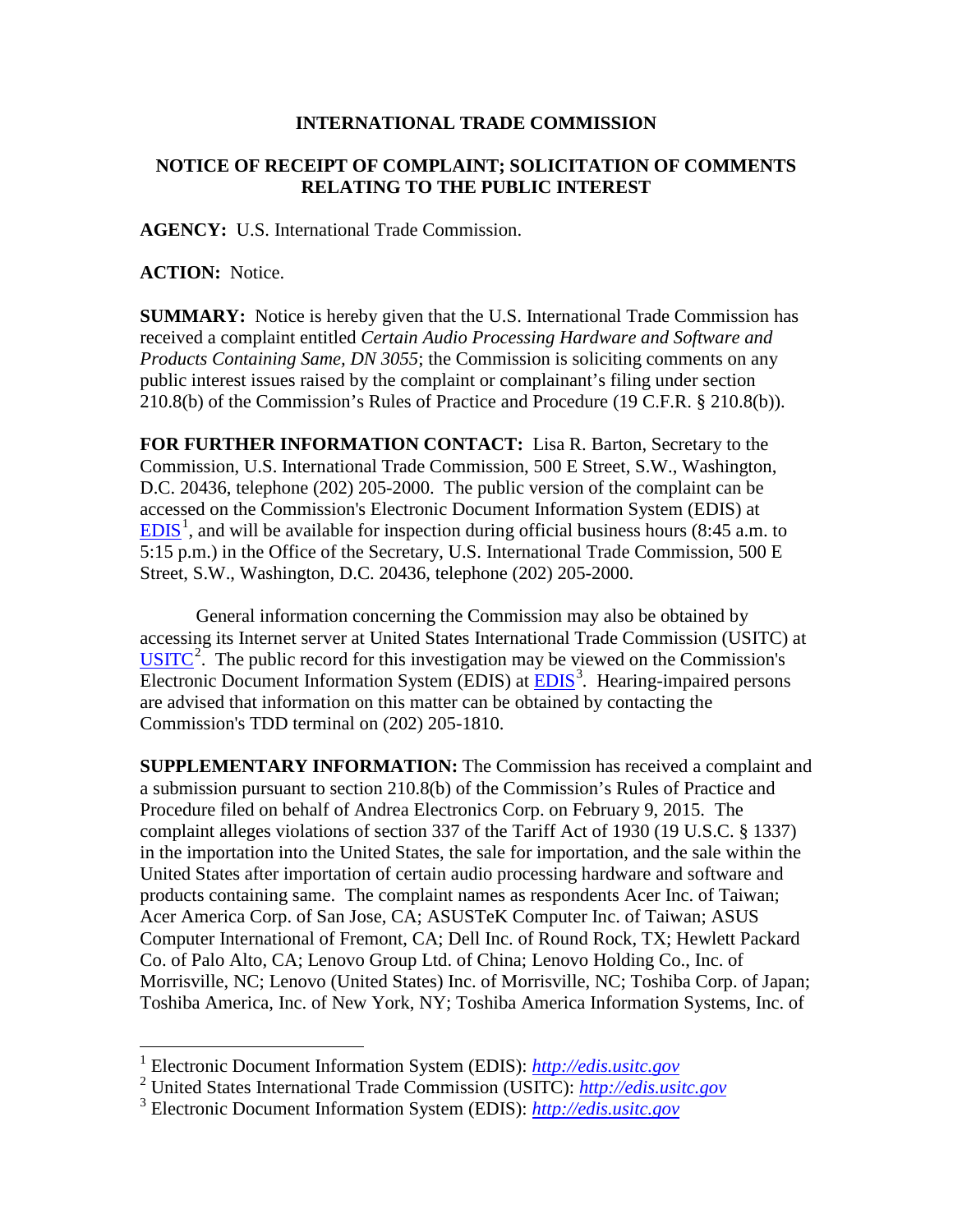Irvine, CA; and Realtek Semiconductor Corp. of Taiwan. The complainant requests that the Commission issue a limited exclusion order, cease and desist orders, and a bond upon respondents' alleged infringing articles during the 60-day Presidential review period pursuant to 19 U.S.C. § 1337(j).

Proposed respondents, other interested parties, and members of the public are invited to file comments, not to exceed five (5) pages in length, inclusive of attachments, on any public interest issues raised by the complaint or section 210.8(b) filing. Comments should address whether issuance of the relief specifically requested by the complainant in this investigation would affect the public health and welfare in the United States, competitive conditions in the United States economy, the production of like or directly competitive articles in the United States, or United States consumers.

In particular, the Commission is interested in comments that:

- (i) explain how the articles potentially subject to the requested remedial orders are used in the United States;
- (ii) identify any public health, safety, or welfare concerns in the United States relating to the requested remedial orders;
- (iii) identify like or directly competitive articles that complainant, its licensees, or third parties make in the United States which could replace the subject articles if they were to be excluded;
- (iv) indicate whether complainant, complainant's licensees, and/or third party suppliers have the capacity to replace the volume of articles potentially subject to the requested exclusion order and/or a cease and desist order within a commercially reasonable time; and
- (v) explain how the requested remedial orders would impact United States consumers.

Written submissions must be filed no later than by close of business, eight calendar days after the date of publication of this notice in the *Federal Register*. There will be further opportunities for comment on the public interest after the issuance of any final initial determination in this investigation.

Persons filing written submissions must file the original document electronically on or before the deadlines stated above and submit 8 true paper copies to the Office of the Secretary by noon the next day pursuant to section 210.4(f) of the Commission's Rules of Practice and Procedure (19 C.F.R. § 210.4(f)). Submissions should refer to the docket number ("Docket No. 3055") in a prominent place on the cover page and/or the first page. (*See* Handbook for [Electronic Filing Procedures](http://www.usitc.gov/secretary/fed_reg_notices/rules/handbook_on_electronic_filing.pdf), *Electronic Filing Procedures*<sup>[4](#page-1-0)</sup>). Persons with questions regarding filing should contact the Secretary (202-205-2000).

 $\overline{a}$ 

<span id="page-1-0"></span><sup>4</sup> Handbook for Electronic Filing Procedures: